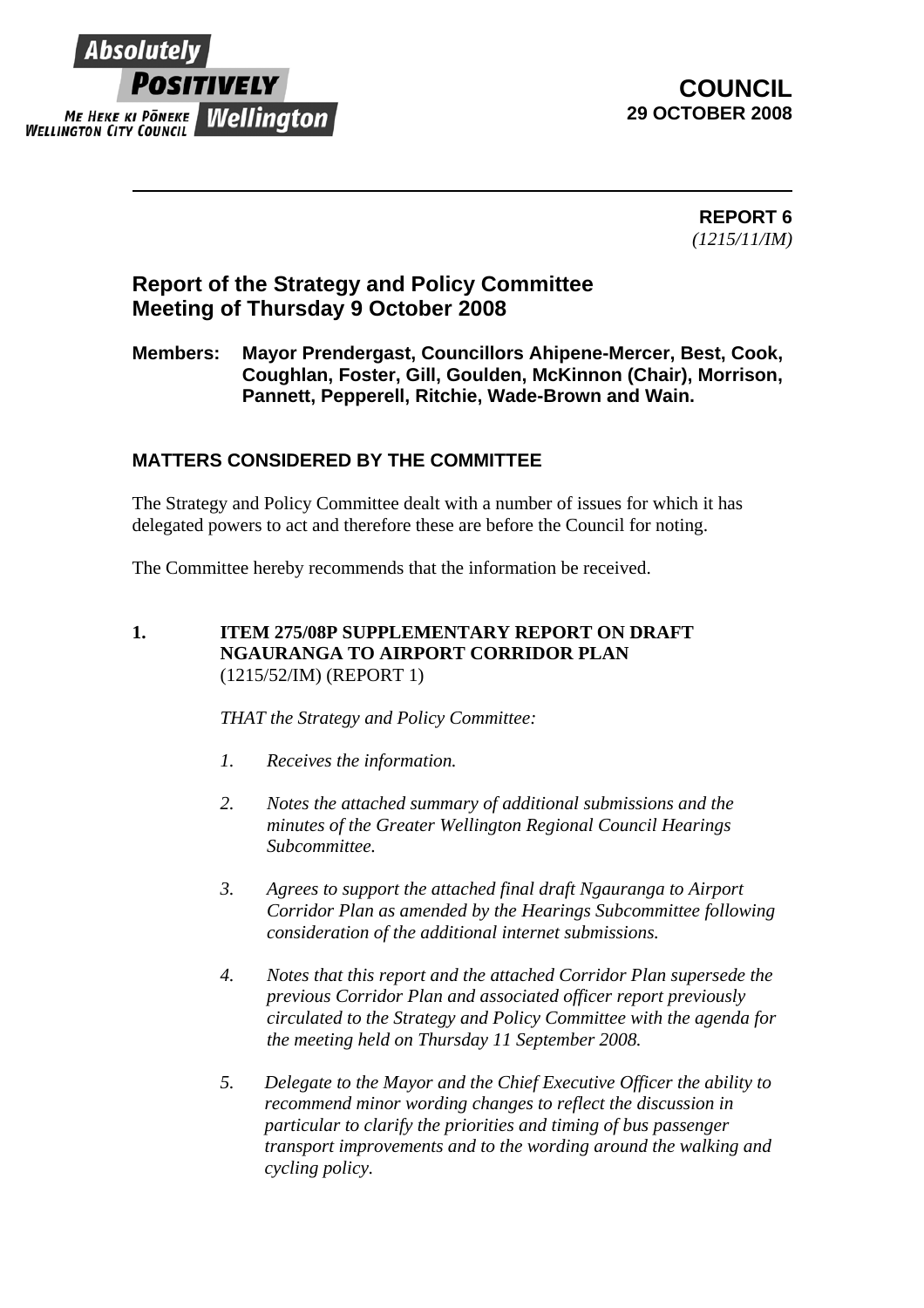## 2. **ITEM 276/08P STRENGTHENING AND RESTORING THE GOLDEN MILE – BUS PRIORITY AS A CATALYST FOR CHANGE**  (1215/52/IM) (REPORT 2)

*THAT the Strategy and Policy Committee:*

- *1. Receives the information.*
- *2. Approves a high level, holistic approach which recognises that bus priority requires a range of measures including efficient ticketing, integrated route planning and design, traffic management and bus operation and a partnership approach with other agencies to delivering these solutions.*
- *3. Notes that the bus priority projects identified are required as part of Wellington City Council's commitment to the draft Ngauranga to Airport Corridor Plan.*
- *4. Agrees the report's proposals for sequencing bus priority measures over 2008/09 and supports those for 2009 / 2010 onwards as set out in Annexure 2, noting that the later years are subject to final determination under the 2009/2019 LTCCP process.*
- *5. Agrees to consult on options for re-routing buses through the Taranaki to Willis / Mercer precinct, including reintroduction of public transport via Manners Mall, and for formal public consultation to be initiated in November 2008, the results of which are to be reported back to the Committee by March 2009.*
- *6. Notes that that an additional \$1.0 million in revenues are generated over four years from the preferred Taranaki to Willis / Mercer rerouting option, and that the estimated total capital budget requirements for the bus priority and public space works are for an additional \$662,000 over the current indicative budget provision in the LTCCP for the five years 2008 to 2013.*
- *7. Agrees that further measures affecting parking and general traffic movement through the Golden Mile to enhance Bus Priority are based on identified public transport 'thresholds'. These thresholds are to be the subject of a separate report to the Committee in 2009 linked to Greater Wellington Regional Council's Wellington Bus Review and further network planning.*
- *8. Notes commitments by Greater Wellington Regional Council to a Wellington Bus Review and future network planning including bus stop locations and other network design elements and bus operations through the Golden Mile.*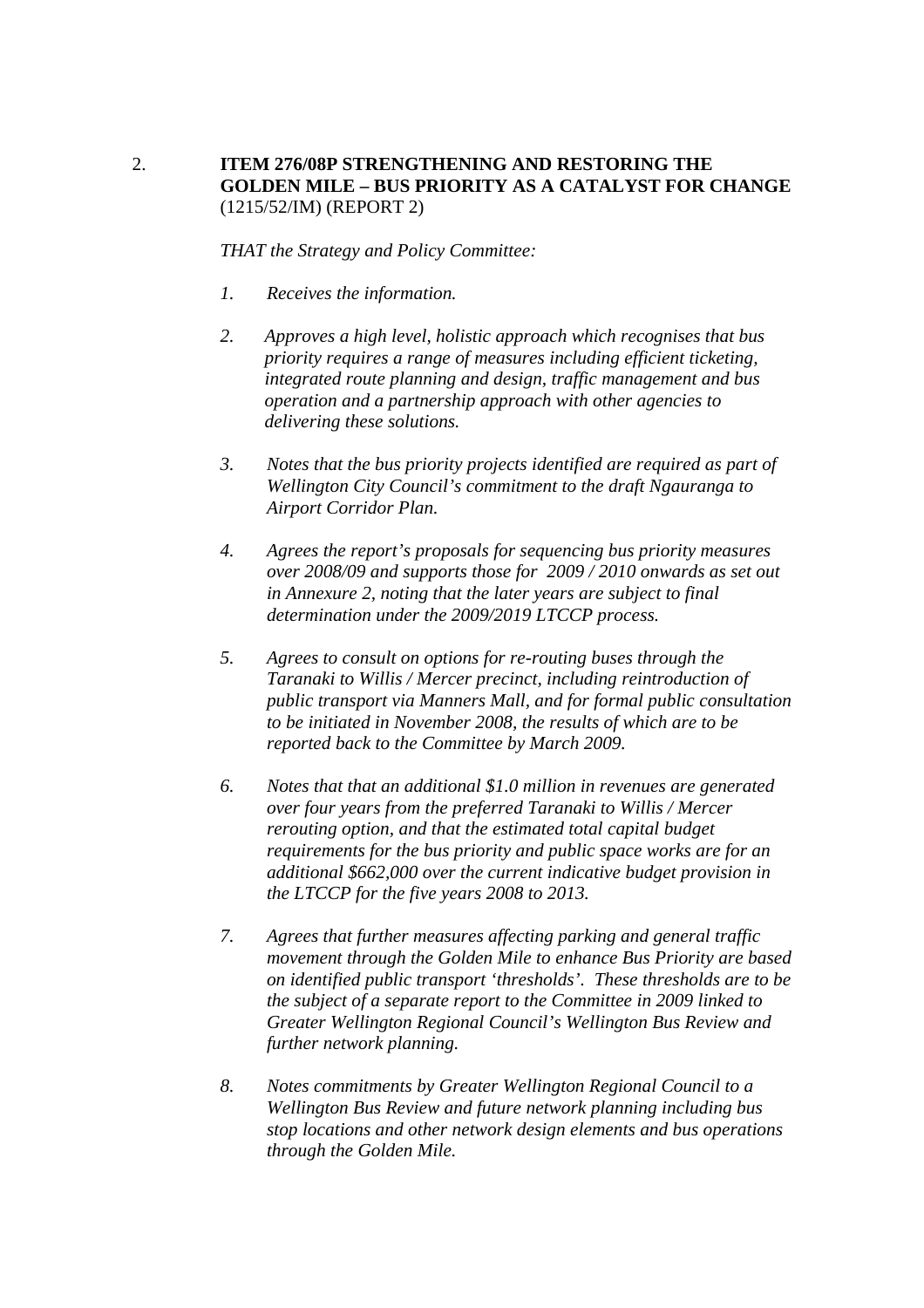- *9. Notes Greater Wellington Regional Council's commitment to investment in and improvement of the quality of bus services, investment in a real time passenger transport information system, and to introduce integrated ticketing and improve the provision of information throughout the Golden Mile.*
- *10. Notes the commitments of bus operators to upgrading the bus fleet with lower emission, quieter buses, and current investments in electronic ticketing.*

#### 3. **ITEM 277/08P SUBMISSION ON DRAFT PORIRUA DEVELOPMENT FRAMEWORK** (1215/52/IM) (REPORT 3)

*THAT the Strategy and Policy Committee:*

- *1. Receive the information.*
- *2. Agree that the attached submission on the Draft Porirua Development Framework (Appendix 1 of the officer's report as amended) be forwarded to the Porirua City Council for their consideration.*
- *3. Authorise the Urban Development and Transport Portfolio Leader to make any minor editorial changes to the submission before it is finalised.*

#### 4. **ITEM 278/08P APPROVAL TO NAME ROAD FROM MOTORWAY TO MARK AVENUE** (1215/52/IM) (REPORT 4)

*THAT the Strategy and Policy Committee:*

- *1. Receive the information.*
- *2. Agree to give approval for the name Grenada Drive to be allocated to the road from the motorway to Mark Avenue as shown on Plan F 3031 (Appendix A of the officers report).*

#### 5. **ITEM 279/08P APPROVAL OF NAME FOR A NEW ROAD - ROMAINE ROAD** (1215/52/IM) (REPORT 5)

*THAT the Strategy and Policy Committee:*

- *1. Receive the information.*
- *2. Agree to give approval for the name Romaine Road to be allocated to the new road built as a result of residential development off Mauldeth*